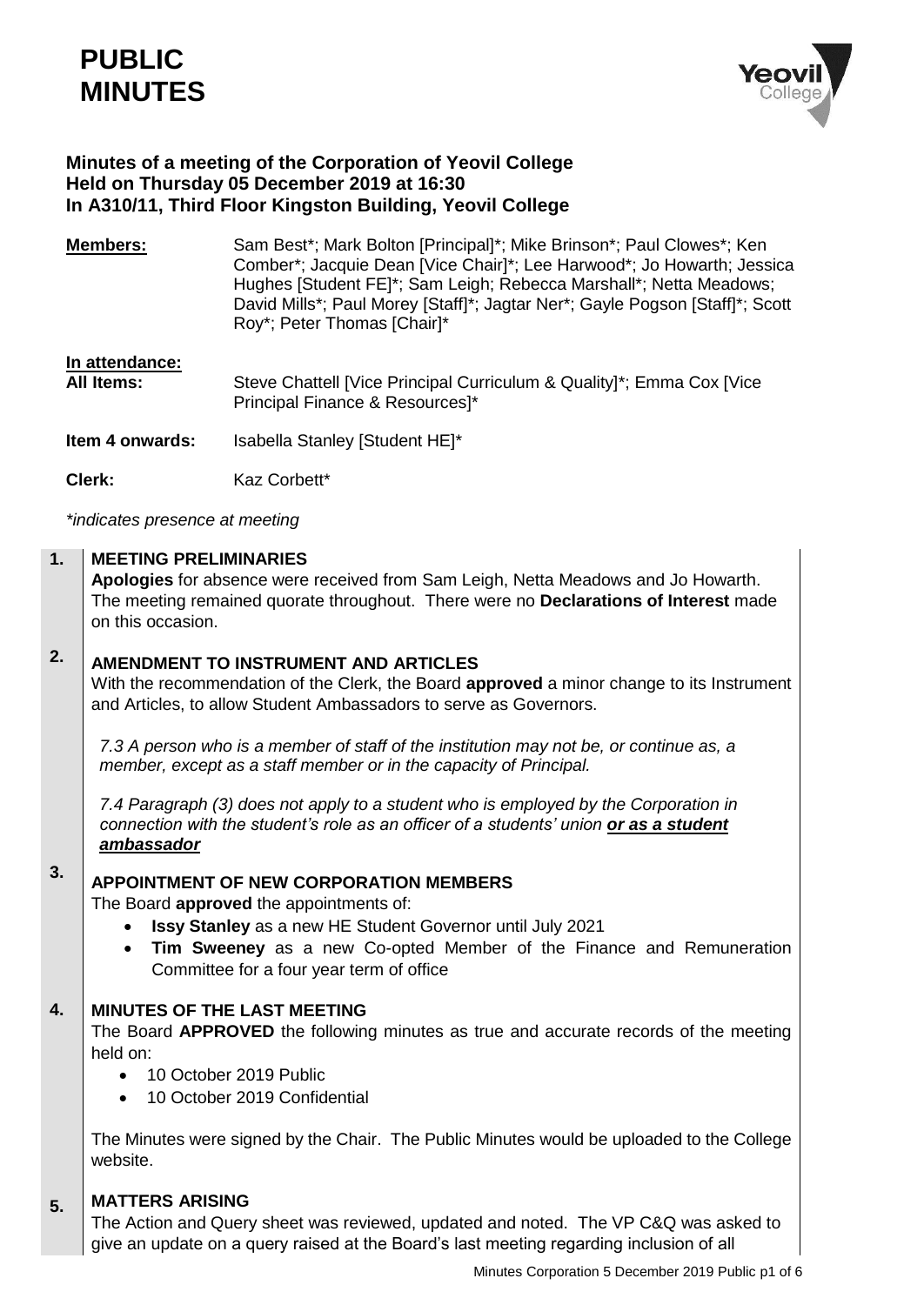protected characteristics on enrolment forms. The VP C&Q informed the Board that a small working group was looking at how best to capture this information. All other queries were either complete, included elsewhere on today's agenda or being appropriately tracked and carried forward.

#### **6. CHAIR'S REPORT**

Members **noted** the Chair's report which today included updates on:

# **CMT Away Day**

The Chair shared his positive experience attending the recent CMT away day. He informed the board that attendees had enjoyed an interesting presentation from the AoC on the new inspection framework, alongside high quality benchmarking data. The 'Three I's': Intent, Implementation and Impact are integral to the new framework, and Board papers and presentations will include reference to this going forward. He added that from a Governance perspective it was highlighted that oversight of Subcontracting and Apprenticeship provision was important.

# **Compliance against the AoC Code of Good Governance**

Governors **noted** the outcomes of a self-assessment of the Board's performance against "the Code" which had recently been conducted by its Search and Governance Committee. The Board supported the conclusion that the Corporation is found to be performing strongly against the values and principal responsibilities as set out in the Code.

### **Governor activities**

The Chair and other members participated in Learner walks over the last week. The timetable for the next observation window at the end of January will be distributed early in the new year to allow greater Governor participation.

# **Finance and Remuneration Committee Chair**

The Board **approved** the progression of Lee Harwood from Vice Chair to Chair of the Finance and Remuneration Committee to succeed Mike Brinson, who was sadly retiring from the Board.

#### **7. OfS LETTER**

The Board **noted** a letter sent from the OfS to notify the Chair that the College had missed a deadline for payment of registration or other fees. The Chair was asked to discuss with the Board the reason for this error, and how it will prevent a repeat occurrence.

The Principal informed the Board that the OfS is a new regulatory body, and as such brings its own requirements and a complex regulatory framework. The error in question related to late payment of membership fees. The Board asked why this payment was missed.

The Principal explained that the fees were budgeted for, however no invoice was issued, and the deadline for payment was detailed in an unrelated OfS communication. It was noted that 250 other providers had failed to meet the same obligation. On this occasion there is no penalty, however any further breach of the conditions could incur a fine of up to £500k or 6% of turnover.

The Principal has requested a list of requirements from the OfS, but this has been declined. Instead, the College has analysed all historic communication received from the OfS to ensure no other deadlines have been overlooked. An action plan has been created, with appropriate tracking to ensure no further errors. All OfS emails are now flagged and forwarded to several recipients to allow full oversight.

The Audit Committee are also monitoring compliance with the OfS' Conditions of Registration.

The Chair added that all other communication with the OfS has been positive. The recently submitted Action and Participation Plan has been warmly received and commended as a model for other providers. The Chair would write to both the HE Manager and Derek Esp to thank and congratulate them on their impressive efforts.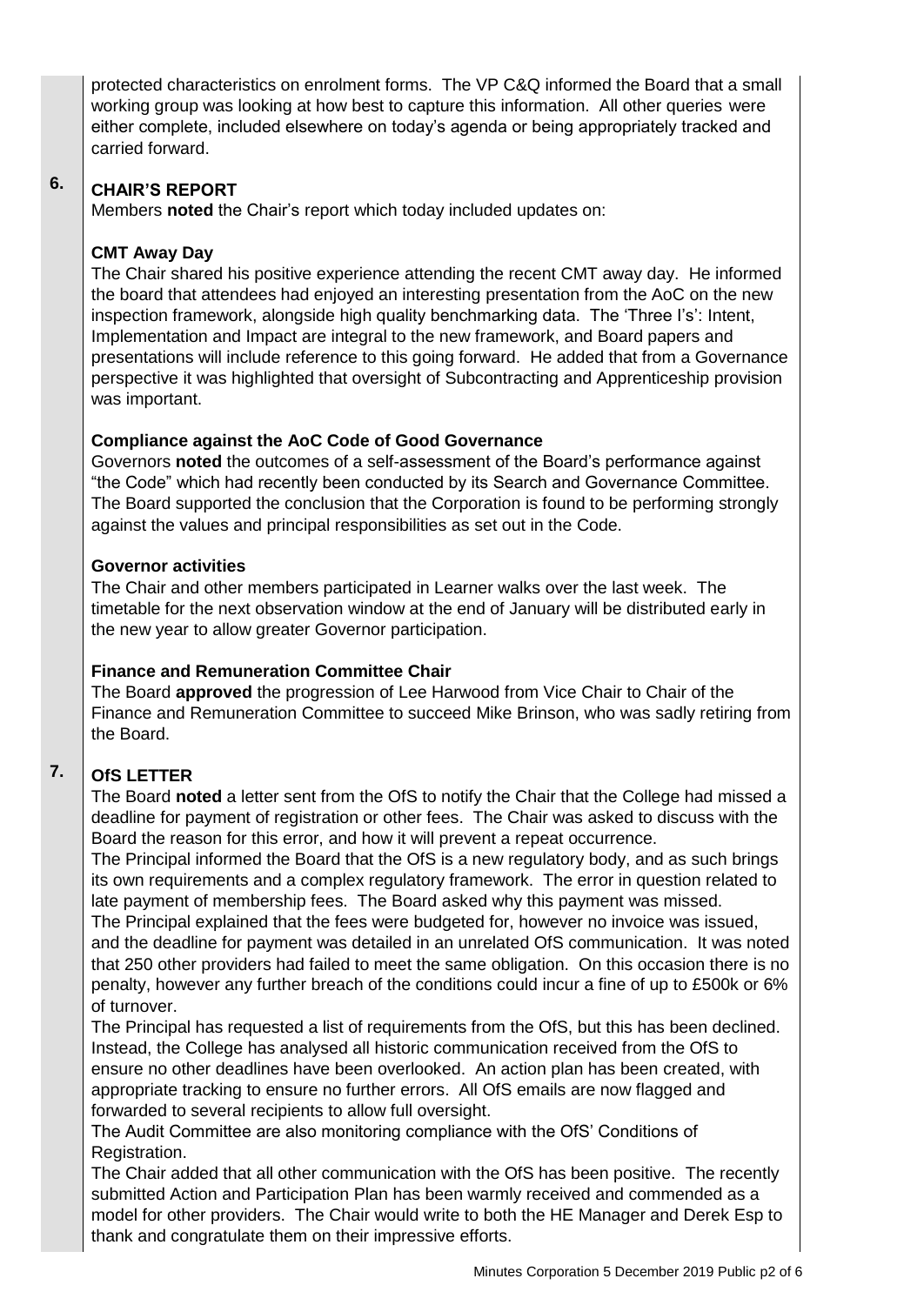#### **8. PRINCIPAL'S REPORT**

The Corporation **noted** the Principal's Report. On this occasion there was particular emphasis upon:

- Civic Day
- Marketing
- Student Recruitment
- High Needs Provisions and Income
- CMT Away Days
- Flex Budget

The Board asked for an update on the IoT project. The Principal informed the Board that the Consortium were currently working to a date of January, however there is no certainty of this. The Vice Chair highlighted that the March 2021 deadline for spending would not be moving. The VP F&R stated that all costs for IoT are now included in the Budget, but it has not yet been possible to start the main spending. This may impact the cash flow for the year as some improvements are required urgently, and may be needed before monies are received. Further detail on this will be discussed at the Board's Strategy Day in January. One member asked if the late sign off would affect the number of learners that can be counted towards the project; the Principal assured the Board this was not the case.

The Board then noted the updated Operating Statement for 2019/20 alongside a verbal update from the Principal. He explained that the document had been interrogated at the CMT Away Day, and improvements have been made to ensure it is a coherent document. At this point all items are RAG rated green.

# **COLLEGE'S SELF ASSESSMENT REPORT 2018-19**

The Principal informed the Board that at this meeting it would normally approve the SAR. Due to the introduction of the new EIF the previous structure was no longer fit for purpose, so an entirely new document has been created.

Staff at the recent CMT Away Day had been tasked with writing the basis for the new position statements, and debating the judgements. The whole document now focuses on the 'Three I's', and reflects the new EIF throughout. The writing of the SAR has been a huge undertaking, and the document is not quite ready for Board approval. It will instead be circulated by the beginning of January, ahead of the Board's next meeting.

The Board heard that there had been a change in the atmosphere amongst staff when considering the judgments for each area, which ultimately led to an overall Self-Assessment of 'Outstanding'. One Member added that the judgment had been taken very seriously, with considerable challenge and debate. The Chair asked the Board to consider their thoughts on Self-Assessing as 'Outstanding' when they receive the finished document.

#### **10. STRATEGIC ITEM**

**9.**

Discussions under this item are recorded separately in a confidential set of minutes.

#### **11. TEACHING AND LEARNING**

The Board **noted** a Teaching and Learning update from the Chair of the Curriculum, Quality & Assurance Committee. Particular points noted included:

- The first observation window has been completed, and feedback from curriculum staff was very positive
- Lesson observations focus on continuous performance, with the feedback used for best practice development and improvements
- The Committee will continue to monitor the observation process

### **Student's National Survey Results**

The Board noted the FE Choices Student Satisfaction Survey Results alongside a verbal commentary from the Vice Principal C&Q. He highlighted that the key measure of "How likely is it that you would recommend the college/training provider to friends or family?" had scored lower this year, but is out of kilter with all the other measurements, which have

### **Principal**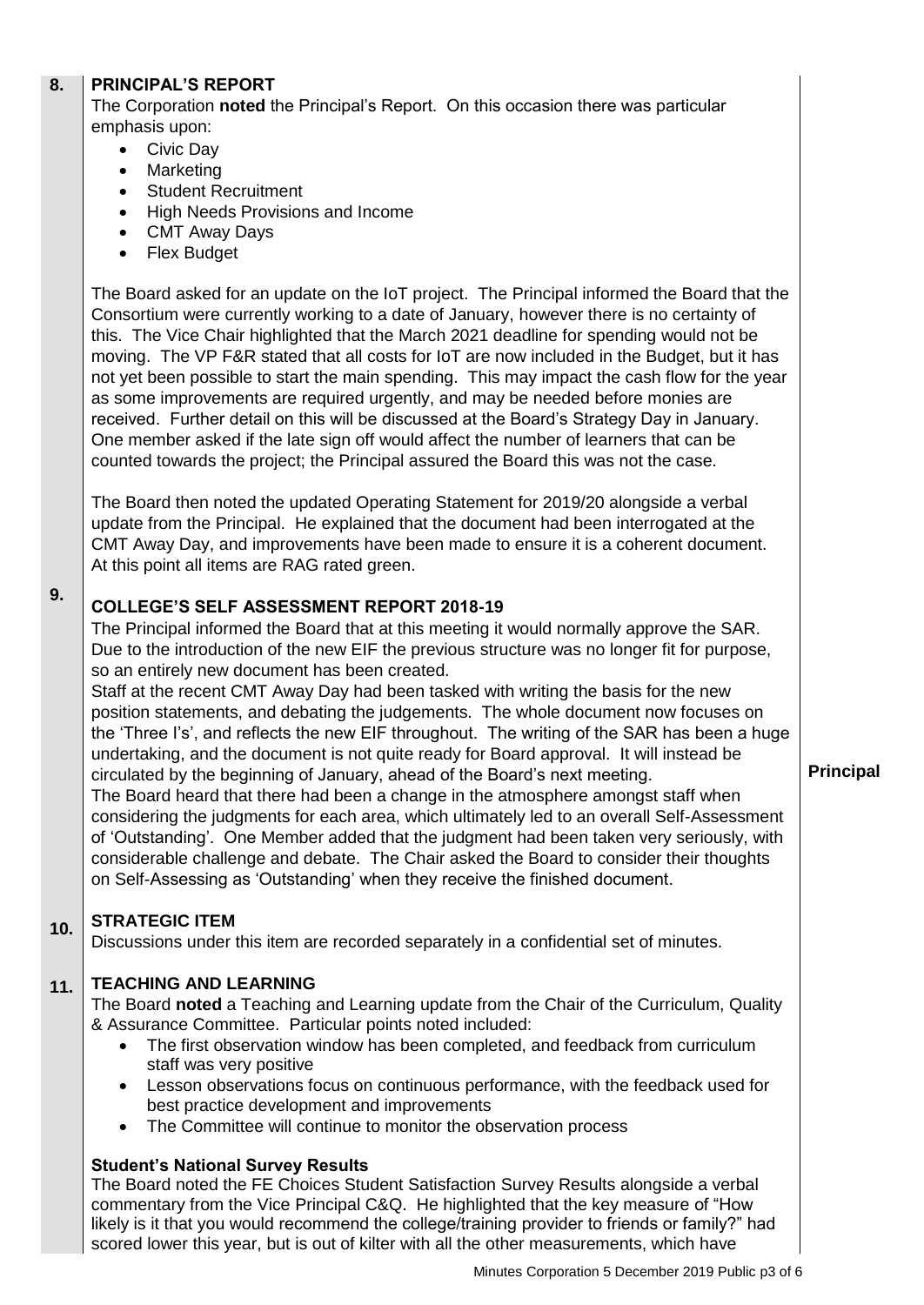scored higher. It is thought that this may be due to some learners taking the question very literally, in spite of support from teaching staff. The VP C&Q advised that the College no longer purchases Benchmarking data as this is costly, but FE week do produce a league table which includes a score from the FE Choices Survey. The Chair highlighted that this feedback did not include Subcontracting or Apprenticeships. The Board noted a strong improvement in satisfaction for A level learners.

The Board moved on to discuss the HE National Student Survey, and noted a considerable overall improvement made over the last few years. As there is no breakdown it is not possible to scrutinise the responses by area which limits Management response. Satisfaction with Learning Resources has improved since last year, but is still lower than the national average. One governor commented that Adult Learners, who often wish to study during evenings or weekends, are unable to access the LRC as it is closed during these times. The HE Student Governor added that poor IT functionality is frustrating for students, and the HE Study Lounge is not a quiet study space. The Principal responded that IT is an issue that is repeatedly raised, and would be addressed over the next year.

*Isabella Stanley and Jessica Hughes left the meeting at 6.30pm.*

#### **12. FINANCIAL UPDATE**

The Board **noted** the October 2019 Management Accounts and related financial commentary, in addition to noting a verbal update from the Vice Principal Finance and Resources. Further details on this item are recorded separately in a confidential set of minutes.

*Jagtar Ner left the meeting at 6.35pm.*

#### **13. FINANCIAL STATEMENTS 2018/19**

The Corporation **noted** the Audit Completion Report (Management Letter) which covered both the Financial Statements and Regularity Assurance. Subject to the satisfactory conclusion of remaining audit work, Mazars LLP anticipate issuing an unqualified opinion without modification.

The Corporation **APPROVED** the 2018/19:

- Financial Statements
- Operating and Financial Review
- Statement of Corporate Governance and Internal Control
- Statement of Responsibilities
- Statement on the College's Regularity, Propriety and Compliance with Funding body terms and conditions of funding
- Letters of Representation

#### **14. GOVERNOR UPDATES**

### **Staff Voice**

The Staff Governors commented on the following:

- Staff have requested training, especially for learners with a EHCP. This is being organised
- Staff would like to receive support with embedding Maths and English
- Staff would like to engage in more industry-based CPD
- Principal will be invited to attend team meetings across College
- Star of the Month nominations are now being submitted more frequently
- Staff need to continue to challenge learners not wearing lanyards
- Tickets for the Staff Christmas Party have sold well across all departments

### **Student Voice**

There were no updates to note on this occasion.

**Clerk's Note**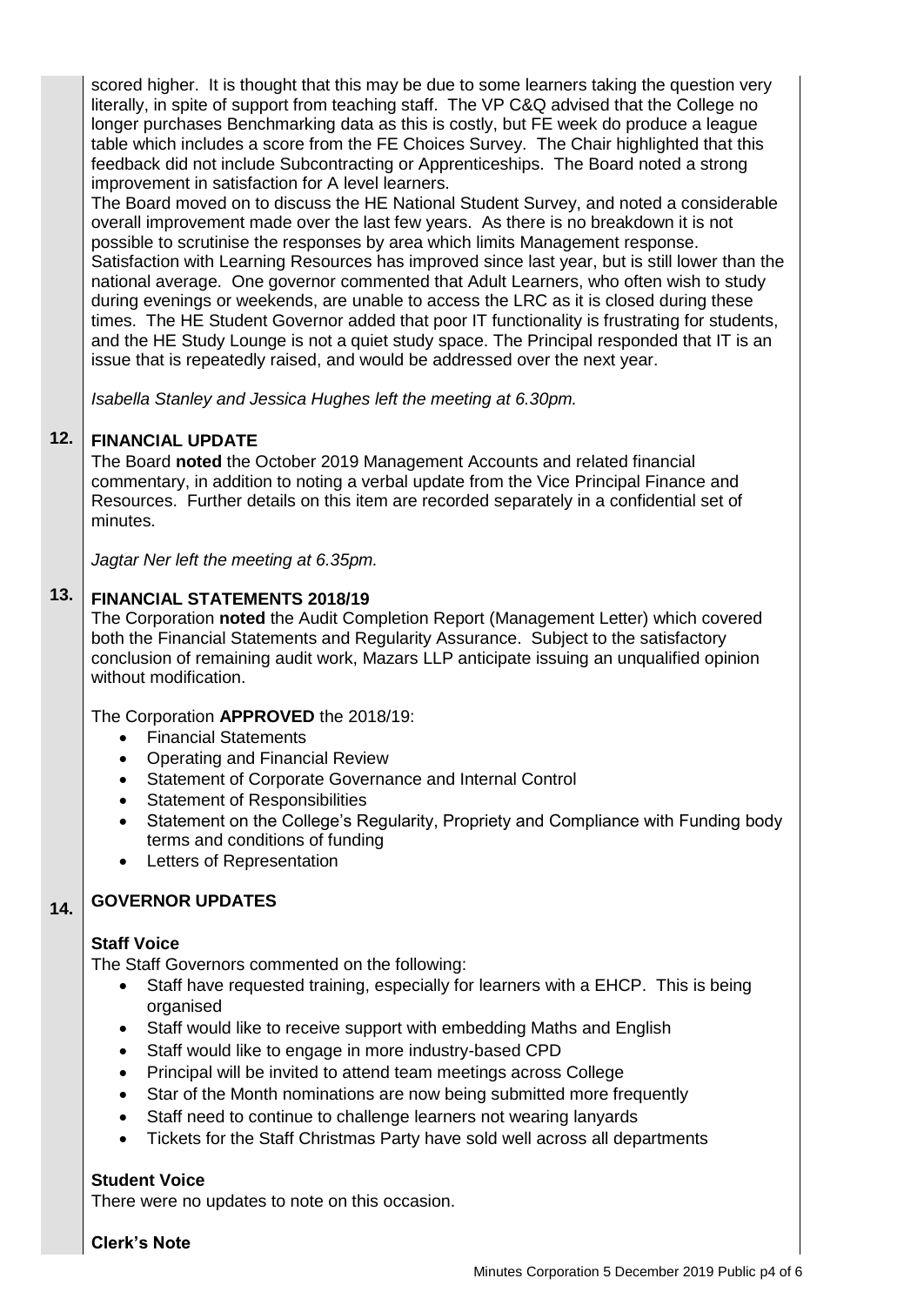The Clerk informed the Board that she had recently spent time with a local Clerk, who is also a National Leader of Governance. She will be working with the Chair to use this knowledge to improve Agendas and process.

# **Chair of Search and Governance**

The Search and Governance Chair informed the Board that he had attended today's meeting of the SW AoC Principals and Chairs' Network on behalf of the Corporation Chair. Discussion had included the impact of Universities making unconditional offers, and an update from the Independent Commission on the College of the Future

### **15. LEGAL, POLICY and REGULATORY MATTERS**

# **Student Union Financial Arrangements**

The Board **APPROVED** the Student Union Financial Arrangements (including accounts).

# **Health and Safety Policy**

The Board **APPROVED** the updated Health and Safety Policy.

### **Children's Centre Policy: Child Protection and Safeguarding Children**

The Board **APPROVED** the updated Policy with recommendation from the Safeguarding Lead Governor.

# **Quality Assurance and Improvement Policy**

The Board **APPROVED** the updated Policy to reflect strategic changes, job titles, and kite marks.

### **Complaints Annual Report 2018/19**

The Board **noted** the Complaints Annual Report for 2018/19 which included the previous two years data for comparative purposes. The Vice Principal Curriculum and Quality highlighted that the total number of complaints has remained static at 19, with only 14 of these complaints upheld. It was noted that one Curriculum area received a disproportionate number of complaints and swift intervention was made.

# **Safeguarding and Equality and Diversity Update**

The Board **noted** a verbal update on Safeguarding and Equality & Diversity presented by the Principal and Safeguarding Lead Governor. Particular points noted included:

- The Annual LSCB Safeguarding Audit has been moved from January to March
- Safeguarding Lead Governor met with the College's lead counsellor recently. The feedback was positive, but more Counsellors would be useful
- There have been two separate incidents of racially motivated attacks involving Yeovil College learners outside of college. The College is saddened by this, and is promoting tolerance across college

# **HE Update**

The HE Lead Governor was not in attendance to offer an update. The Board **Approved** the HE Student Transfer Policy.

# **Whistleblowing, H&S and Fraud**

There were no incidents to report on this occasion.

#### **16. RISK MANAGEMENT AND INTERNAL CONTROLS**

The Board **noted** the following 2018/19 Annual Reports**:**

# **Internal Audit**

Mazars LLP had presented their Internal Audit Annual Report 2018/19 to the Committee which summarised the internal audit work during 2018-19, providing its annual opinion, benchmarking information and an assessment of the performance of Internal Audit. External benchmarking by Mazars showed Yeovil College compared favourably against their external

Minutes Corporation 5 December 2019 Public p5 of 6